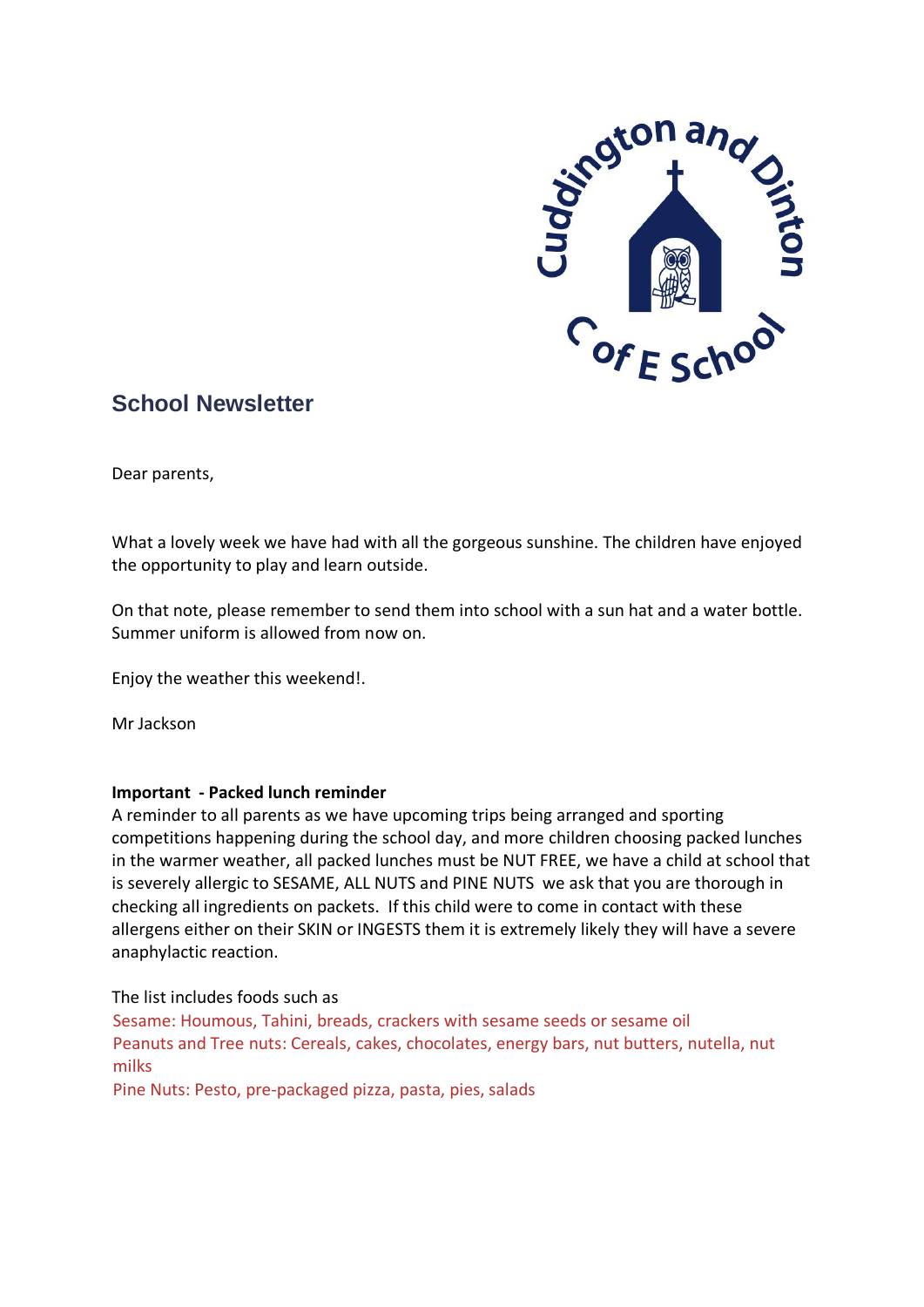## **Fundraising Update**

The school raised a fantastic £474.89 for Comic Relief Red Nose Day last Friday, this is a combined total of selling red noses in school and the cake donations for the Junior and Infant site cake stalls. Thank you to everyone.

We can also provide an update on the current Ukraine fundraising projects, sponsor money/donations are still being collected. Funds we raise for the Ukraine will be donated to Save the Children <https://www.savethechildren.org/us/where-we-work/ukraine>

- Florence in Year 4 has made £130 selling the loom bands for the Ukraine, thank you Florence.
- Hot chocolate sales at the Infant and Junior site raised a combined £163.77
- Sponsored Silence money, total so far £1017.50 **(please continue to pay the sponsor money via the School Gateway App or cash to the school office if easier)**

## **Little Owls Exciting News**

New arrivals in foundation class, see attached flyer.

## **Discover Bucks Museum**

Amazing new Discover Bucks Galleries are opening on 2 April ready for the Easter holidays. They tell the story of Bucks people and landscapes from 200 million years ago to today and are packed full of objects and exhibits to delight and amaze, see attached flyer.

## **St George's Day Events**

St George's Day Victorian Historical Fayre and Parade, will be held at Discover Bucks Museum and Aylesbury's Market Square on Sunday 24 April. The event is completely free and will be interactive, fun and educational. Further details are available at <https://bit.ly/StGeorgesDay2022> and [https://www.facebook.com/events/132652908775](https://www.facebook.com/events/1326529087759805/) [9805/.](https://www.facebook.com/events/1326529087759805/)

#### **Hot lunch Provision**

Hot lunches for the next half term (Summer term 1 - Monday 25th April to Thursday 26th May 2022 NOT including Bank Holiday Monday 2<sup>nd</sup> May) menus were circulated earlier this week. The payment option is open on the School Gateway App to order Junior site hot lunches for next term this **closes midnight on Wednesday 30 March.** It is important any dietary requirements are sent to the school office no later than Wednesday 30th March.

#### **Important Dates -**

29th March – Echoes Choir Concert at the Royal Albert Hall 30th March - Year 5 & 6 Gymnastic Final at Milton Keynes 1st April - F4CADS Second-hand uniform sale on infant site 7th April – Whole School Easter Service at Cuddington church 8th April - Finish half day for Easter Holidays (1.15pm Infants / 1.30pm Juniors)

## **Payments Open -**

Morning and Night Owls Bookings Junior Hot Lunches - payment options open Donations 2021 (Junior site food contributions)